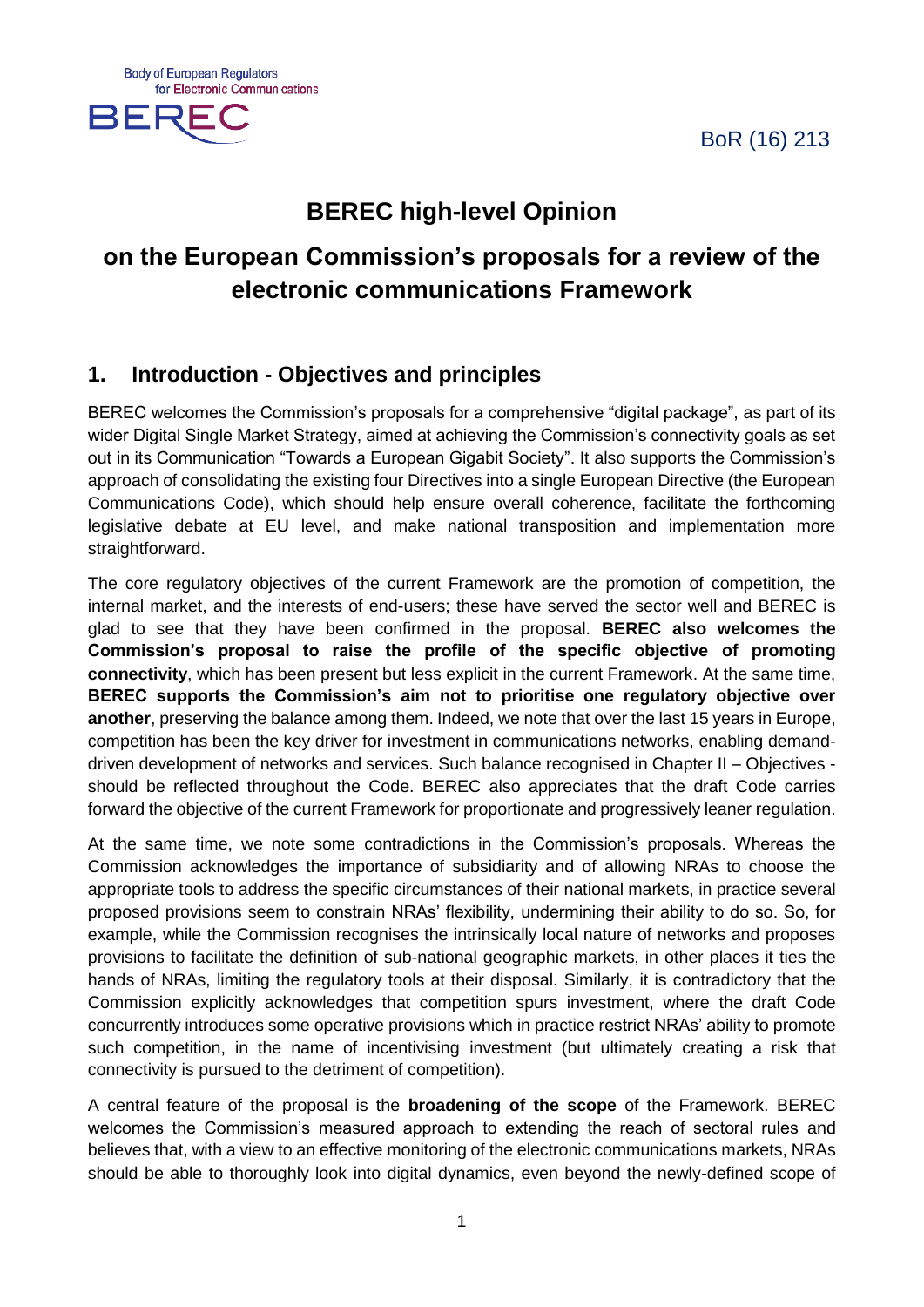electronic communication services. BEREC has also identified some areas where the proposed terminology, including certain defined terms, would benefit from clarification and simplification.

In relation to **end-user protection**, BEREC appreciates the Commission's approach aimed at streamlining the current sectoral norms and updating obsolete measures. Nevertheless, BEREC has concerns in principle over the concept of "full harmonisation" as proposed by the Commission. The current approach allows Member States and NRAs to flexibly adapt the applicable EU electronic communications framework to their specific national needs and technological evolution, defining solutions targeted to the specific commercial practices identified in national markets and setting reference benchmarks that help progressively improve sectoral end-user protection in the Union. This would not be the case under a fully harmonised framework.

With reference to the **provisions relating to access regulation**, BEREC welcomes the move from 3-year to 5-year market review cycles and the formal recognition of both the three criteria test and the Greenfield approach that, together, should bring greater regulatory certainty and stability. In relation to defining access remedies, BEREC also welcomes the introduction of the ability for NRAs to impose the obligation for SMP operators to provide access to civil engineering infrastructure as a standalone remedy. However, BEREC would like to point to the complex set of conditions for NRAs to meet in order to be able to apply ex-ante regulation, which in effect reduces the NRAs' capacity to impose appropriate remedies (both SMP and symmetric ones) based on specific market circumstances, risking not meeting the high-quality connectivity goals. Moreover, the consideration to be given within market analyses to the investment plans and to commercial agreements, as currently drafted, would likely undermine the NRAs' capacity to address any competitive problems, especially in an NGA context. BEREC notes that the draft Code is silent on the treatment of noncompetitive oligopolies, which are likely to represent a standard feature of EU electronic communications markets in the future; this might put at risk the competitive functioning of such markets and ultimately investment in new, high capacity networks.

Turning to the **proposed new rules on spectrum management**, BEREC limits its comments to those provisions in the draft Code, which impact on BEREC's roles and functions. The current Framework has provided a consistent approach to spectrum management throughout Europe, including through binding technical harmonisation decisions taken by the Commission and authorisation-related decisions issued by the Council and the Parliament, as well as through the development of best practices by spectrum authorities acting collectively through the RSPG. For this reason, in its 2015 Opinion, BEREC expressed the need for spectrum management not to be stiffened through inappropriate and potentially counterproductive centralisation solutions. Of course EU coordination and harmonisation of spectrum use are important when they lead to greater socioeconomic efficiency in spectrum use, when they are driven by clear demand and when they would contribute to necessary economies of scale. However, BEREC remains of the view that no evidence has been adduced in the draft proposals to warrant more detailed EU legislation or further regulatory centralisation (including for example extended power for the Commission to adopt implementing acts) would improve the effectiveness of spectrum management in the EU. As regards the proposed "peer review" system in particular, BEREC believes that such procedure, which would leave the final say to competent authorities, could work properly to support Member States in consistent spectrum assignment decisions. However, in order to ensure that the process does not contribute to any unnecessary delay in the award of spectrum, any review process should be strictly on a voluntary basis, be limited to assignments with higher impact on the market or on EU policy, and should focus on the implementation of principles foreseen in the framework. Moreover, the proposal should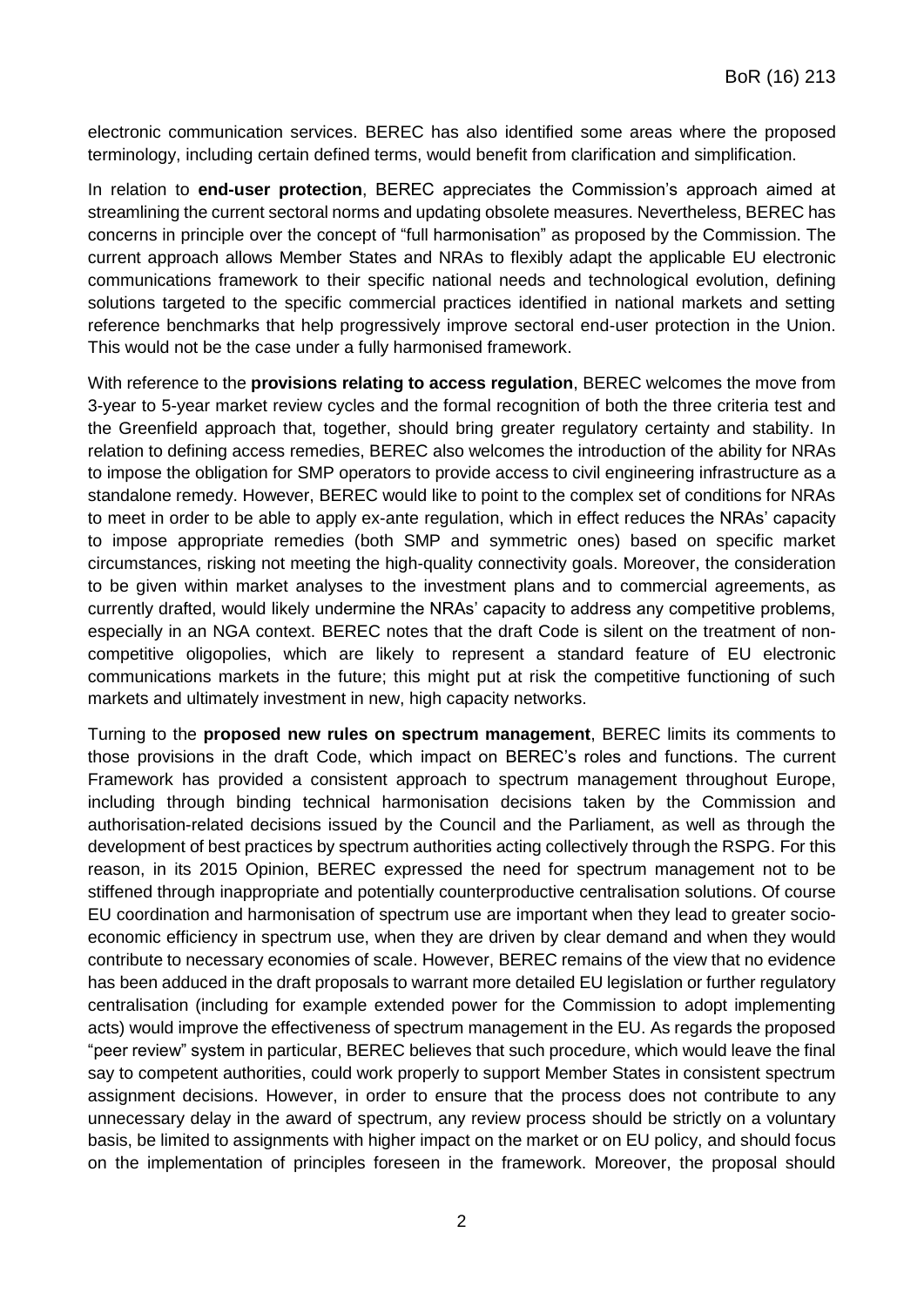specifically address the fact that consistent implementation of spectrum objectives would require coordination with third countries.

Around the proposals on **Universal Service**, BEREC welcomes the Commission's proposals on the US scope as it believes that Member States should retain flexibility in this regard. BEREC also understands the grounds for the Commission's proposal regarding the funding mechanism to be based on public resources, as in the digital environment digital services take on a key role which explains the room for a public intervention. However, flexibility should be retained for Member States in using the currently available funding alternatives. BEREC welcomes the Commission's proposed approach to the "availability" obligations, whereby US remains a safety net, ensuring that a functional internet access is available to everyone. However, given the focus on the affordability of the services provided within the scope of the US, BEREC would like to raise some concerns about the potential market distortions and increased bureaucracy that might arise from expanding the affordability measures to include mobile services, as well as to the practicalities of monitoring the situation of end users with respect to affordability.

Finally, regarding the **institutional layout for the regulation of the sector**, BEREC welcomes the Commission's proposal to harmonise a minimum set of competences for independent NRAs, which we have long argued should enhance regulatory harmonisation across the areas covered by the Framework. This, together with the strengthening of provisions around the independence of NRAs, should make it easier for NRAs to participate fully in the work of BEREC. However, these gains risk being undermined by the Commission's proposals for BEREC's own institutional set-up, in particular in relation to its independence (from the Commission, as well as the other EU institutions) and its rootedness in its constituent members, the NRAs. These are the attributes of BEREC that guarantee the quality and value-added of its expert advice, and which are under threat in the Commission's proposal to convert it into an EU decentralised Agency. At the same time, the Commission has declined to make a series of improvements to the governance of BEREC and the BEREC Office, which would have reduced the bureaucratic and administrative burden of the current regulatory ecosystem: any proposals to develop BEREC should build upon its successes, rather than seeking to rebuild it on different foundations.

BEREC remains willing to take on any new duties that would effectively contribute to the further promotion of the internal market. However, we are concerned that many of the tasks which the Commission proposes to attribute to BEREC lack proper justification, and risk increasing the cost and bureaucracy of European regulation. For example, the proposal that undertakings providing electronic communications services and networks should notify BEREC (or the BEREC Office) of the beginning of their activity, rather than the NRA in their country of operation, would create an unnecessary and complex new bureaucracy for all parties involved, instead of materially reducing the regulatory burden for operators.

At the same time, the Commission has missed the opportunity to formalise BEREC's advisory role in relation to draft legislation, a role it played over the last year in relation to the draft Code and that it had suggested in its 2015 Opinion. Such a formal advisory role – also an element of the EP's proposal within the TSM legislative process – would help ensure that legislative proposals in the field of electronic communications are as robust and well informed as possible so that the legislative negotiations can be focused and progress quickly.

BEREC reiterates its concerns, expressed in relation to previous legislative proposals, that the introduction of a Commission's power to veto NRAs' proposed remedies, even if conditional upon a prior BEREC opinion, would constitute an unwarranted shift of powers towards the European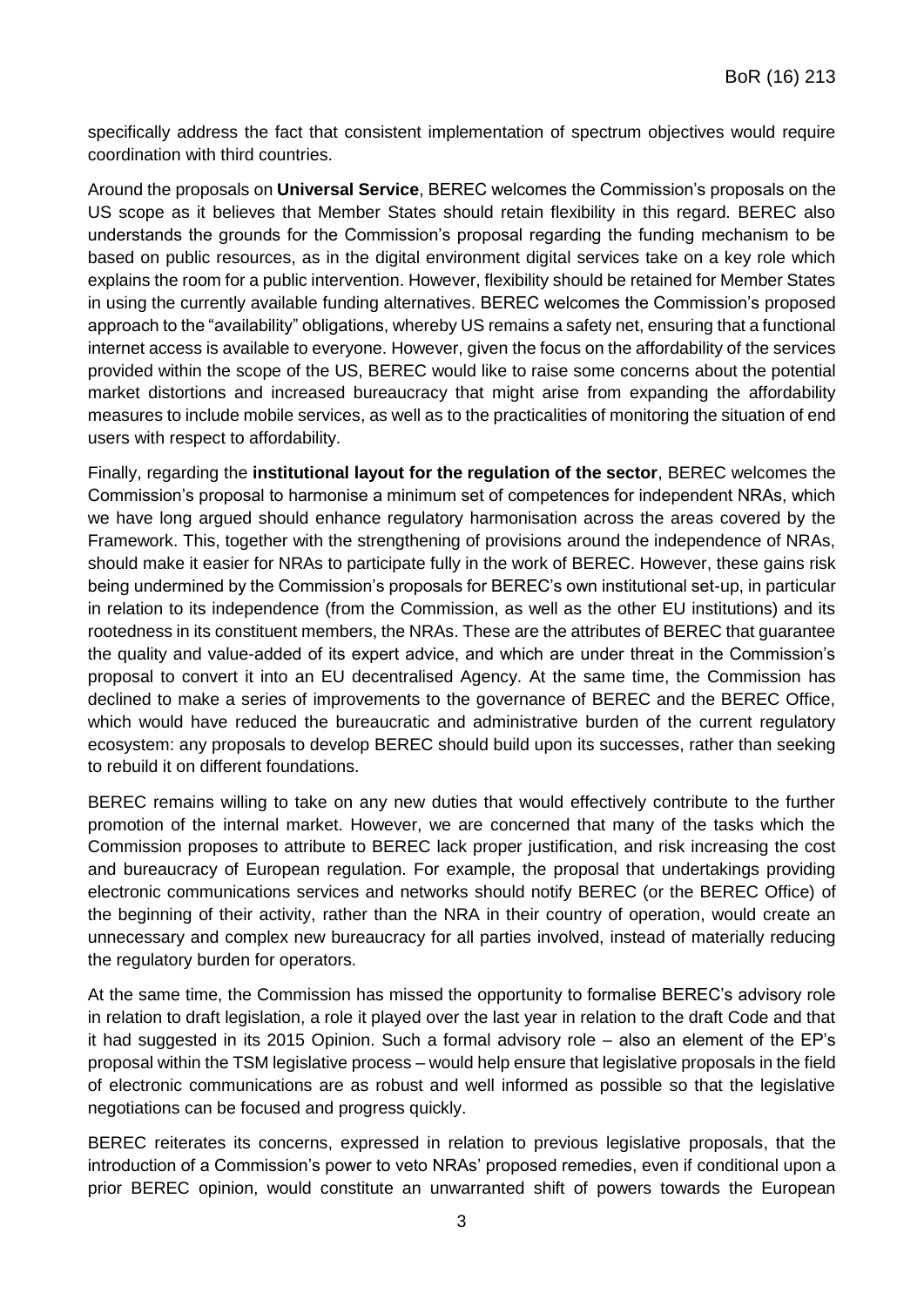Executive in relation to defining the detailed regulation for national markets, in clear conflict with the subsidiarity principle.

Finally, BEREC recalls the importance of ensuring a coordinated regulatory approach throughout Europe, hence the need to ensure that NRAs from the EEA-EFTA countries are able to fully contribute to the pursuit of the internal market and that even NRAs from European countries outside the EEA/EFTA should be in a position to assist and contribute to BEREC work, in continuity with the current regulatory cooperation practice.

In the following pages, BEREC focuses on some of the key aspects of the Commission's legislative proposals that fall within its areas of competence, namely the scope of the Framework/end user issues, access regulation, and the institutional layout. BEREC looks forward to a constructive exchange with the EU institutions throughout the legislative process, and remains available to provide any further advice on these and other themes covered by the proposals.

To this end, BEREC will continue its analysis of the legislative texts, with a view to a detailed assessment of all areas addressed by the proposal.

## **2. Scope, definitions and end user provisions**

BEREC broadly welcomes the Commission's set of new definitions and the way they are used to define the scope of specific provisions. The new definitions seek to address two different problems with the current ECS definition (which was elaborated at a different moment in the technological evolution of the sector, when internet-based services were at a very early stage of development).

First, the new definitions address some of the ambiguities in the current **definition of ECS**, e.g. making clear that email is a number-independent interpersonal communications service. The new definitions also clarify the situation of OTT communications services, by making explicit that services that connect to the public switched telephone network (PSTN) fall within the scope of ECS as a number-based interpersonal communications service and, conversely, that interpersonal communications services that do not connect to the PSTN fall within the category of numberindependent services.

Second, the definitions address the fact that an **end user** might be indifferent as to whether their provider conveys the signals itself or the communication is delivered via an internet access service.<sup>1</sup> This is achieved by the use of definitions that reflect the function and other relevant characteristics of the service rather than the technical means by which it is provided. Such functional definitions also determine a better level playing field between new voice services and traditional voice telephony services. BEREC notes that the clarification of the scope of the applicable regulation represents an incremental evolution of the current Framework. For example, the definition of number-based interpersonal communications service is consistent with the 2007 ERG common position on VoIP services. Relatively few rules (e.g. concerning privacy, security and potentially in future, interoperability) are extended to a broader range of services, i.e. number-independent communication services.

Against the backdrop of this positive assessment, BEREC considers that some work would be nonetheless needed to ensure there are no unintended consequences or remaining ambiguities as a result of the introduction of new definitions which are intended to capture existing services as well

**.** 

<sup>&</sup>lt;sup>1</sup> As also noted in Recital 16 of the proposed Directive.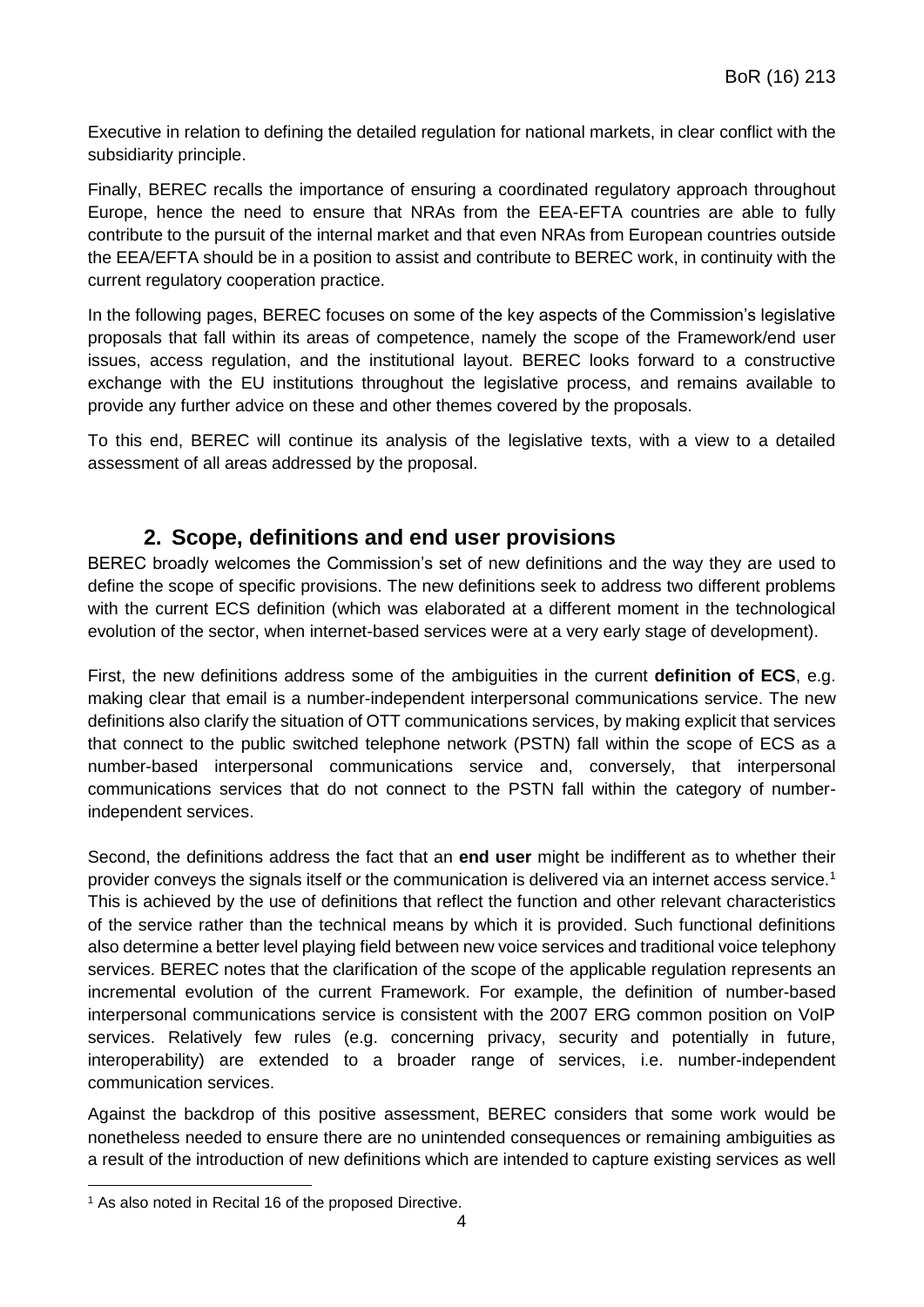as to be future-proof. An example is the proposed exclusion from the definition of interpersonal communications services of those services which enable interpersonal and interactive communications merely as a "minor ancillary feature" (that is, intrinsically linked to another – understood as principal – service). Some additional guidance could be provided as to how NRAs should assess the extent to which such services constitute a "minor ancillary feature" of the principal service. Further explanation could also be provided on why social networks are not a numberindependent interpersonal communication service (as stated in Recital 18), since one could claim they satisfy the criteria of direct interpersonal and interactive exchange of information between a finite number of persons (i.e. allowing the recipient to respond) and that this is not a minor ancillary feature.

As regards the **end user obligations** which apply, to different degrees, to the newly defined ECS providers, BEREC appreciates the Commission's desire to streamline the current sectoral rules and update obsolete measures. Given the increasing consumption of communications services in triple or quad-play bundles, BEREC welcomes the extension of rules on transparency, contract duration, termination and change of provider to all the elements of bundles that include at least one ECS, and also looks favourably upon the proposed switch from an opt-in to an opt-out mechanism in relation to the application of contract information requirements to micro and small enterprises.

At the same time, BEREC notes that several end-user provisions are proposed to be "fully harmonised". As we already explained in our 2015 Opinion, it is important to ensure that Member States and their NRAs are able, as they are under the current Framework, to respond to technological change and changing consumer needs and priorities, defining regulatory solutions targeted to the specific commercial practices identified in their national markets – including on contract information, transparency obligations, comparison tools and switching provider's provisions - and setting reference benchmarks that help progressively improve sectoral end-user protection in the Union. BEREC will therefore closely examine the effect in practice of the Commission's proposals, so as to ensure that they do not entail any reduction in the protection currently afforded to end users, and that Member States and their NRAs are not unduly constrained in future.

Finally, BEREC notes that Article 20 of the draft Code provides **NRAs with powers to collect information** from ECN/S providers. Although the proposed definition of ECS is broader than the current one, NRAs should have legal powers to request information to carry out their duties from any undertaking, whether or not it is defined as ECN/S provider (for instance, online communications services beyond interpersonal communications services). Given current market and regulatory developments, this information is likely to be particularly relevant for market analyses. As BEREC stated in its OTT Report (BoR  $(16)$  35)<sup>2</sup>, one solution would be to extend the scope of NRAs' power to request information to "all information from all relevant parties necessary for fulfilling the tasks of NRAs", thus removing the limitation to ECN/S providers.

## **3 Access**

**.** 

At the level of principle, BEREC welcomes the Commission's explicit acknowledgment that competition spurs investment, and that ultimately communications networks are local, resulting in NRAs being the best placed entities to address the regulatory challenges in their respective national markets, while applying harmonised regulatory principles. However, BEREC has some concerns

<sup>2</sup> http://berec.europa.eu/eng/document\_register/subject\_matter/berec/reports/5751-berec-report-on-ottservices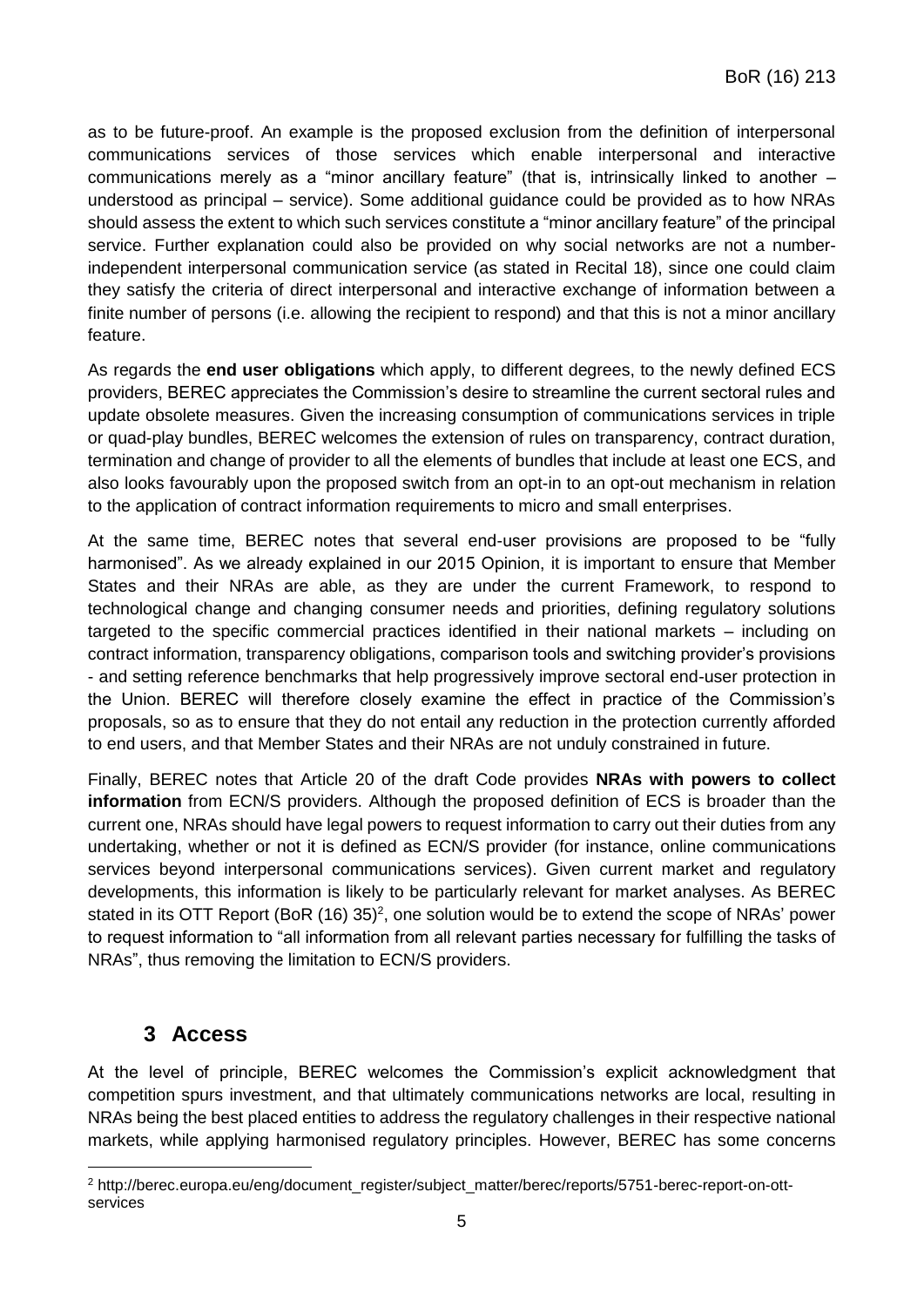about the operation of some of the proposed provisions, which risk undermining competition (in the name of promoting investment) and unduly constrain NRAs' ability to respond to the needs of their national markets.

In this context, it is worth noting that investment is a function of operators' business case, a key component of which is demand. While the Commission is attributing a new regulatory objective to NRAs to promote the take-up of very high-capacity networks, sector specific regulation cannot, on its own, incentivise investors or end-users.

#### **3.1 Competition vs Investment**

The Commission has explicitly acknowledged, in the Explanatory Memorandum to the draft Code, that effective and sustainable competition drives efficient investment.

Indeed, recent sector reports show record levels of investment in those countries with the highest levels of competition, resulting in higher levels of innovation, greater choice and better quality of products for consumers, in turn enabling the demand-driven development of networks and services in a virtuous cycle**.**

However, a number of the Commission's proposals appear to start from the premise that **investment will be incentivised through the relaxation of regulation** and consequent dulling of competitive dynamics, in conflict with both the Commission's stated beliefs and the evidence of the last 15 years.

By way of example, the proposals seek to incentivise investment by restricting the circumstances when NRAs can impose price controls on access to newly built high-capacity networks.<sup>3</sup> While this could be effective where the retail market is effectively competitive, there may be circumstances where a cost-orientation remedy might be more appropriate (especially in cases where even a "demonstrable retail price constraint" is deemed to be a poor indicator of upstream pricing constraints and hence consumer surplus).

Considering this alongside the Commission's proposals for the relaxation of regulation of **"wholesale only" operators**, one could easily imagine a situation where (in the absence of competition at the wholesale level) the wholesale inputs are charged significantly above cost, resulting in unjustifiably higher retail prices across the board. If NRAs are to be prevented from imposing price control, transparency and non-discrimination<sup>4</sup> obligations on the SMP wholesale-only network operator on the one hand, and symmetric obligations on operators in areas with lower population density on the other hand, this would ultimately be to the consumer's detriment, undermining the demand-driven virtuous cycle of competition and investment described above.

The Commission has identified **co-investment schemes** as a potentially useful way for operators to share the costs and risk of the large-scale investments required for very high-capacity networks. BEREC agrees that co-investment presents a number of interesting features and could play an important role in the pursuit of high-speed connectivity, and notes that different forms of coinvestment have been successfully used in three EU Member States (France, Spain and Portugal) as well as in Switzerland.

1

<sup>3</sup>Art. 72 – Price control and accounting obligations

Art. 74 – Regulatory treatment of new network elements

<sup>4</sup> Indeed the Commission itself acknowleges the potential for discriminatory behaviour in recital [192]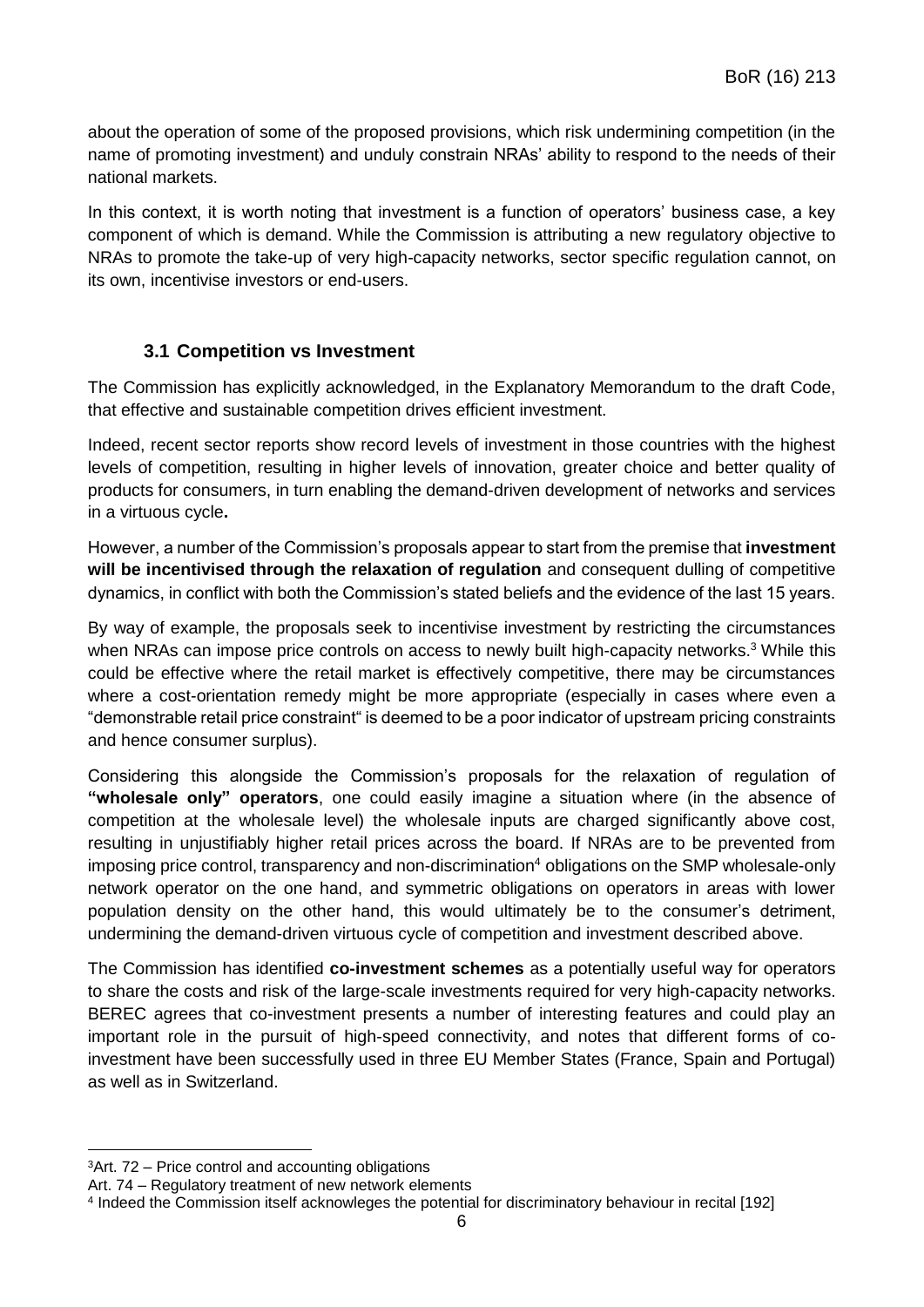However, co-investment schemes are diverse, and some of them have the potential to create ineffectively competitive market outcomes. While BEREC acknowledges that the Commission's proposal includes criteria in Annex IV as well as conditions against which co-investment offers should be judged (compliance with which would entitle the co-investment to effectively benefit from a regulatory holiday), these do not provide sufficient competition protections to warrant a relaxation of SMP regulation. It is also worth bearing in mind that co-investments by their nature can lead to coordinated behaviour, which in turn could produce uncompetitive outcomes<sup>5</sup>.

As a consequence, the conditions for regulatory forbearance identified by the Commission should be supplemented with additional considerations drawn from the treatment of co-investment in the NGA Recommendation, the French experience on co-investment - embedded in a framework of symmetric regulation - the relative power/control of the investors in the co-invested network, compliance with competition law and the need for fair and reasonable access, both in technical and financial terms.

In addition, a distinction should be drawn between a co-investment "offer", and an offer that is taken up. The mere existence of an offer, even one compliant with the conditions set out in the draft Code, should not be a sufficient basis upon which to require regulatory forbearance  $-$  if it were, then the absence of take-up could result in a de facto unregulated monopoly.

Once again, the risk is that in seeking to incentivise investment through regulatory forbearance, the Commission's proposals could undermine competition, which in turn would impact on the virtuous cycle of competition- and demand-driven investment. The Commission's proposals would therefore undermine their own ultimate goal of increasing high-speed connectivity.

#### **Two is not enough**

While there is a well-recognised risk that oligopolies might generate non-competitive outcomes, it is surprising that the Commission has chosen not to clarify NRAs' powers in relation to **non-collusive non-competitive oligopolies**.

Oligopolistic market structures can occur as a result of consolidation. However, in a number of Member States, markets which were previously characterised by single dominance (which could be adequately remedied by access obligations within the SMP framework) are evolving into duopolistic or oligopolistic structures, in some cases because of the introduction or expansion of infrastructure competition where previously there was a monopoly.

While NRAs might no longer find single or joint dominance, such market structures can also give rise to competition problems as a result of unilateral effects. In these circumstances, the deregulation of access markets could drive existing and potential challengers to exit the market, with long-term negative consequences for investors' willingness to enter or re-enter. Ultimately, the resulting reduction in competition could lead to higher prices and less innovation and choice for end-users.

**<sup>.</sup>** <sup>5</sup> See BoR (12) 41. In its "Report on Co-investment and SMP in NGA networks" BEREC identified a number of factors for a competitive outcome of a co-investment; among them 1) the number of co-investors whereby a low number could support collusive behaviour, 2) parallel vs complementary roll-out, 3) whether the SMP operator is involved, 4) whether the co-investment is the outcome of a symmetric regulation, 5) whether access restrictions are included in the contract, 5) resale of IRU helps to ensure incentives to compete on wholesale access market, IRU for more than 20yrs. may allow for a high degree of independence unless otherwise restricted contractually, whereas access at higher levels only may lead to a concern with regard to competition.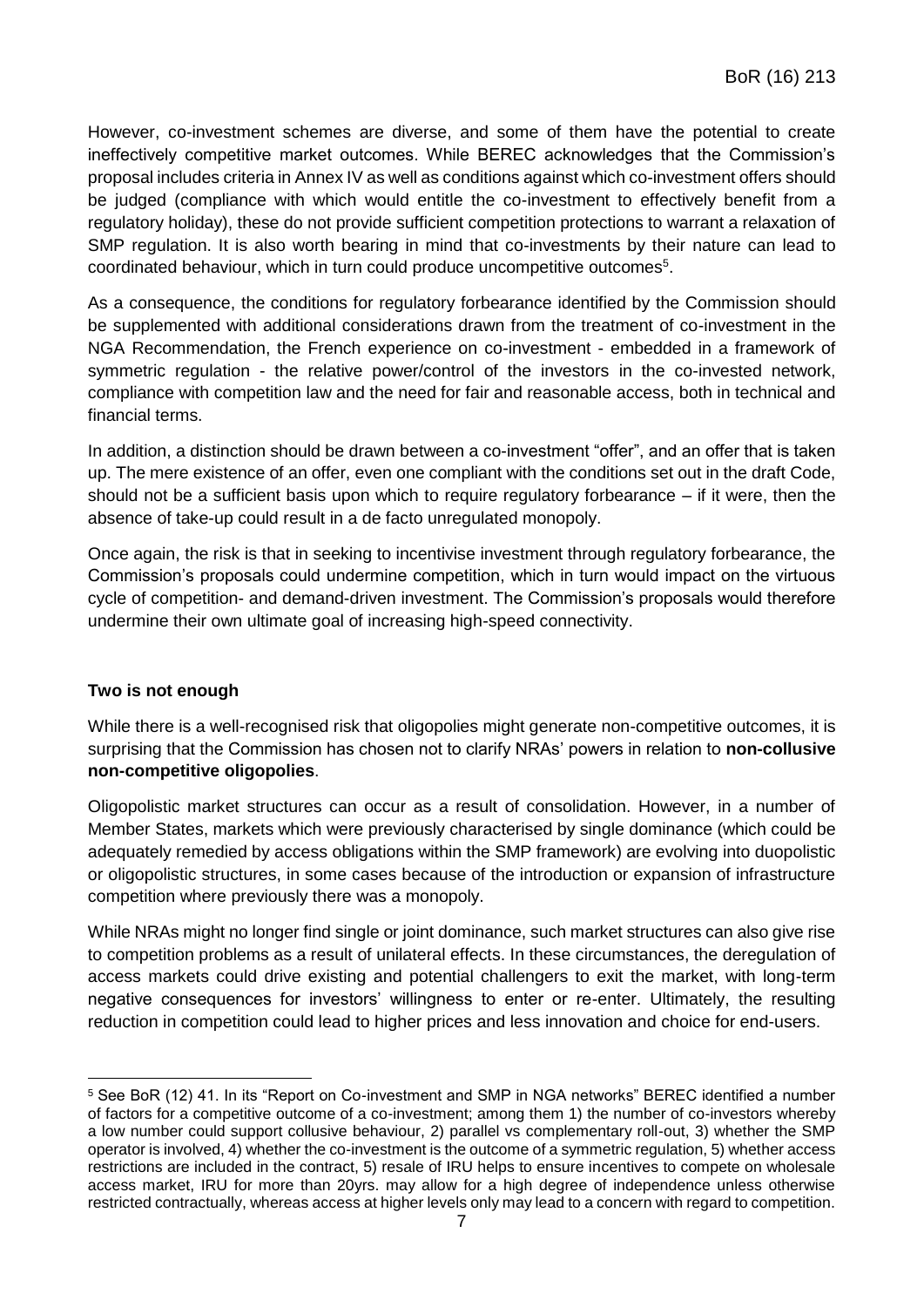For this reason, BEREC argued, in its December 2015 opinion, that the revision of the Framework should include confirmation of NRAs' ability to intervene, proportionately and where competition problems derived from unilateral effects are likely to occur, while at the same time being able to deregulate under the right circumstances.

BEREC looks forward to collaborating with the Commission on the imminent update of the SMP Guidelines, but notes that consequential amendments would also be needed to the Framework in order to put beyond doubt NRAs' ability to regulate non-competitive oligopolies. The revision of the Framework provides a timely opportunity to develop the ex-ante regulatory framework to address competition issues raised by unilateral effects<sup>6</sup>. The Commission could, for instance, take as a starting point its own analysis developed in merger cases, e.g. the SIEC test (significant impediment of effective competition).

### **3.2 Unjustified constraints in the use of the toolbox**

BEREC welcomes the continued primacy of SMP regulation to address and remedy market failures. Over the past two decades, this core feature of the Framework has enabled NRAs to **promote effective and sustainable competition** in their national markets and thereby to foster investment, through the application of common EU competition and economic principles, and the use of a regulatory toolbox in the manner most appropriate to national circumstances.

Yet, while the Commission explicitly acknowledges the importance of enabling Member States and NRAs to continue to tailor regulation to their particular national and local circumstances, in practice its proposals significantly tie their hands and potentially prevent them from doing so.

The fact remains, that the deployment of networks is significantly influenced by the national, and in some cases even local contexts. By way of illustration, there is a considerable variation in the status of NGA rollout across the different Member States, as well as in the coverage of different access technologies. These variations can, to a large extent, be explained by factors which are exogenous to the actions of NRAs, and indeed to regulation.<sup>7</sup>

As a consequence, NRAs have so far sought to impose, where necessary, the **remedies best suited to their national market contexts**, in the pursuit of the objectives set by the Framework. In that regard, while passive remedies (in particular duct access) work well in some markets, other remedies (in particular active wholesale access products) are needed in other markets (e.g. where ducts are not available).

But despite a positive narrative, many of the provisions proposed around access regulation undermine the flexibility ensured by the current Framework, significantly constraining NRAs' ability

**<sup>.</sup>** 6 If removing access regulation, this bears the risk of a structural change in the market (e.g. exit by challengers), it constitutes a delta on which a SIEC-test could be applied. In such situations, it seems logical to analyze whether the anticipated deregulation is expected to lead to a significant impediment to effective competition. BEREC acknowledges that a direct transposition of the SIEC test is not possible due to the differences between the process followed in mergers and acquisitions analysis and the market analysis applied in the ex-ante regulatory framework. However, with regard to the tight oligopoly scenario there are close similarities with the application of the SIEC test, since in both cases it is necessary to compare actual market structure and outcomes on the one hand, to an anticipated market structure and the corresponding hypothetical outcomes, on the other hand.

<sup>&</sup>lt;sup>7</sup> BEREC report on the challenges and drivers of NGA rollout and infrastructure competition - BoR (16)171.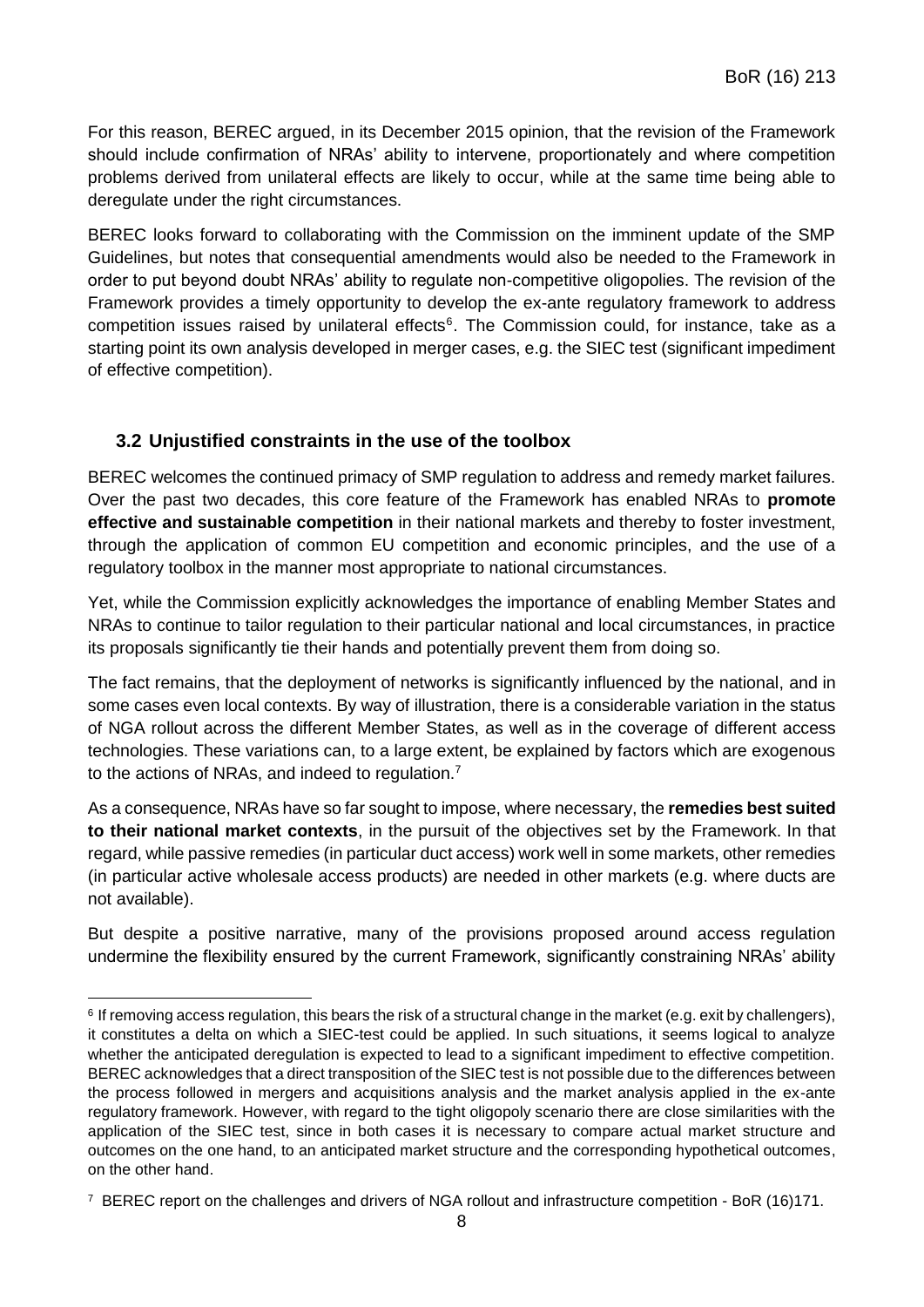to choose the appropriate means of regulating their national markets. As explained above, the apparent expansion of the regulatory toolkit (through the inclusion of provisions on co-investment, for instance) might actually lead to a restriction on the NRAs' ability to make the most appropriate regulatory choices for their markets.

Another example of the reduced NRAs' flexibility relates to the **provisions on symmetric regulation**. In its December 2015 opinion, BEREC stressed the growing importance of symmetric regulation and called for a reassessment of its relationship with asymmetric regulation. BEREC therefore welcomes the greater prominence which the Commission has given to symmetric regulation in the draft Code. However, BEREC has reservations about a number of aspects of the new provisions, which do not represent an expansion of the NRAs' regulatory toolkits, as claimed, but an unjustified restriction of NRAs' ability to apply symmetric regulation, and which risk creating opportunities for regulatory gaming by operators.

Under the Commission's proposal $8$ , NRAs would be required to impose symmetric access obligations (access to the wiring or cable up to the first concentration point) when a reasonable request has been made to them (and provided that the conditions set out in Article 59(2) are met).

This tightly circumscribed obligation to regulate represents a significant shift from the current Framework, which empowers NRAs to intervene, reducing rather than expanding the regulatory toolkit, in contrast to the Commission's narrative. Given the variety of investment scenarios across Europe, such a limited and prescriptive approach is not justified, and it is important that NRAs retain the ability to decide whether and when, in the general context of the market structure and dynamics, it would be appropriate and justified to impose such obligations, rather than being compelled to intervene in response to a specific request, and being limited to intervening only when requested to do so.

Furthermore, if the Commission's objective is to facilitate access for the deployment of competing infrastructures, then it is also important that the symmetric access obligations are not limited to the provision of access to wiring and cables and civil infrastructures. In this regard, it is essential to clarify that NRAs have the ability to impose access to associated facilities and services (e.g. colocation at the access point or access to information related to network elements) and ensure that the access to network elements is effective. The range of admissible remedies under the draft Code remains unclear, in particular whether it includes unbundling of access network concerning dark fibre. In some cases, particularly in areas with lower population densities, it could also be necessary for an NRA to impose virtual access to these network elements.

Another example of the Commission's preference for top-down harmonisation is the proposal to reserve for itself powers to adopt binding harmonised technical specifications for wholesale access products capable of meeting transnational demand. There is no apparent appreciation of the need to take into account existing wholesale access products available in individual national markets, and the potential for a mandatory harmonised product to distort the effects of the pre-existing regulation. Nor does there appear to be any consideration of the differences in the technical capabilities of networks both across and within national markets, which could lead to both the under- or overspecification of such harmonised access products.

**.** 

<sup>8</sup> Article 59(2)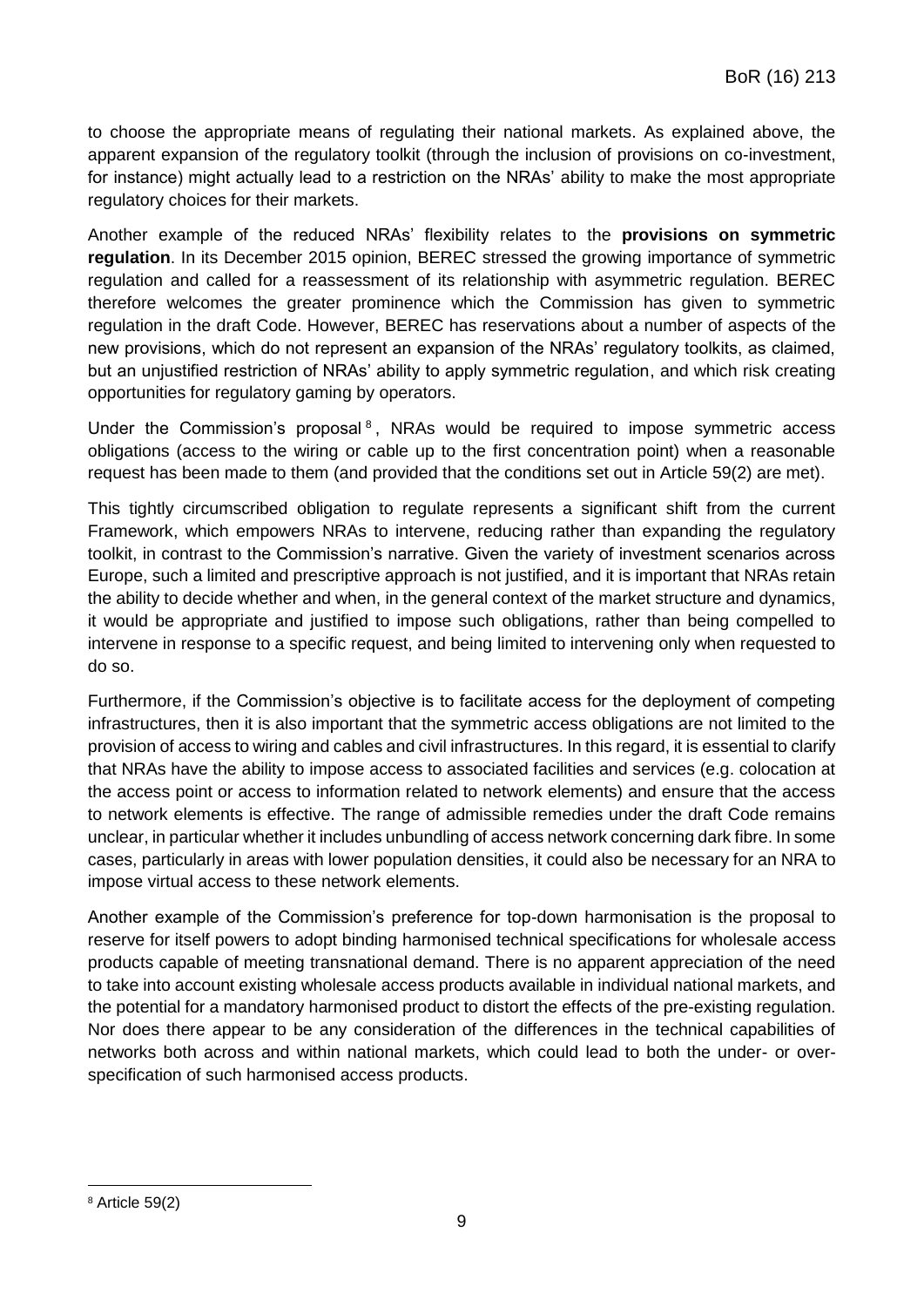### **3.3 The importance of legal/regulatory certainty: migration, the 3-criteria test and mapping of current and planned infrastructure**

BEREC welcomes the proposed provisions clarifying and providing guidance on the management of the **migration from legacy infrastructure**. We note that network operators have already announced their intention to decommission legacy infrastructure<sup>9</sup>, and the added clarity on the process in the draft Code should help enable a smooth transition to the new infrastructure. BEREC notes that, with regard to the obligation on undertakings to inform of their migration plans, it would be useful to envisage a concrete deadline in order to prevent litigation.

BEREC also welcomes the extension of **market review cycles** from 3 to 5 years, which should increase regulatory stability, reduce the regulatory burden on both operators and regulators, and enable longer investment horizons. We also welcome the explicit incorporation into the draft Code of the 3-criteria test (used to determine whether a relevant market is susceptible to ex ante regulation), and of the Greenfield approach (which presupposes the absence of regulation in the retail market in question, in assessing the case for imposing regulatory obligations on the relevant market), both of which should increase legal certainty.

However, the way in which the 3-criteria test is described in the draft Code differs from the version of the test that has been applied, successfully, by NRAs over the last 15 years and which is set out in Recommendation 2014/710/EU. In particular, in order to determine whether a market can be considered for regulation, the new test requires NRAs to take account of market developments which "*may increase the likelihood*" of a relevant market tending towards effective competition, ultimately making it difficult for NRAs to find that a market can be assessed for SMP.

Furthermore, the Commission is proposing to require NRAs to map current and planned broadband networks in their respective national markets. The stated objective of such a **national mapping exercise** is to help NRAs to appreciate subnational differences, including identification of areas which have no existing or planned network coverage. On the one hand, the more information, the better – indeed, many NRAs already collate network coverage information, which informs their regulatory decision-making. These geographical surveys could be relevant in designing national broadband plans, defining coverage obligations attached to rights of use for radio spectrum, verifying the availability of services falling within the universal service scope and applying State Aid rules. Indeed, a common approach to broadband network mapping could contribute to greater coherence between these different, and sometimes competing, public policies.

However, the Commission's proposals go well beyond simply mandating the collation of information and thereby ensuring that NRAs have a repository of data on which to draw. The proposals go on to require NRAs to take account of the surveys in the performance of a number of their duties, including the definition of markets for the purposes of SMP regulation. While this might well be reasonable in relation to current network coverage (and NRAs already do this as a matter of course), it is important to bear in mind that coverage forecasts*<sup>10</sup>*, particularly when not based on concluded contractual agreements, are less reliable sources of information. There will always be a risk that deployment plans will be announced tactically, to condition, avoid or delay regulation, or to hasten public intervention through State Aid measures. The requirement that NRAs take account of 3-year

1

<sup>9</sup> See e.g. BoR (15) 196, p. 16 et seq.

<sup>&</sup>lt;sup>10</sup> In this context it is not clear how to reconcile the planned exchange of information on planned investments between NRAs and between operators with confidentiality rules.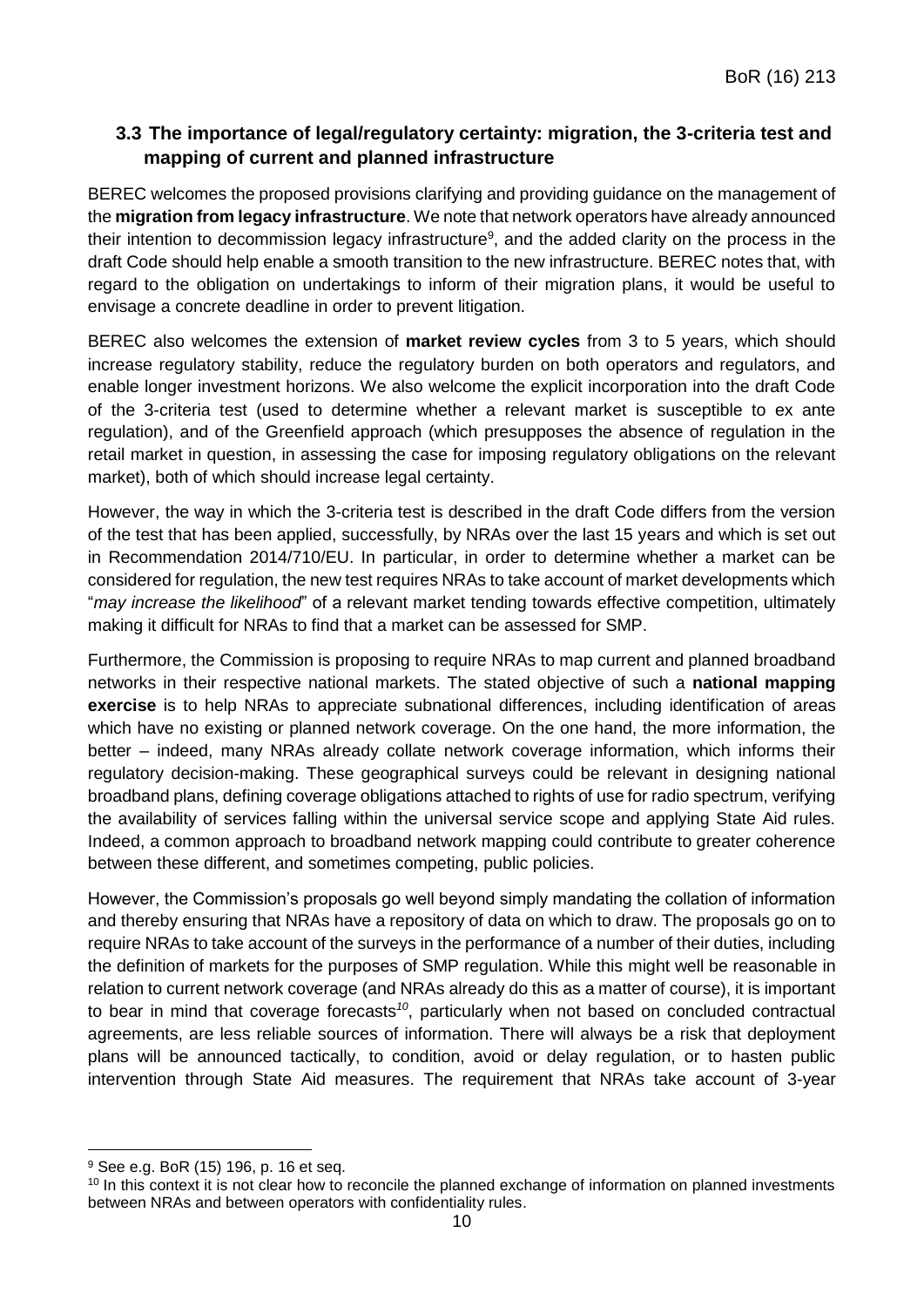investment plans in defining economic markets for the purposes of SMP regulation could in fact exacerbate this risk.

And while NRAs are given powers to sanction operators for deliberately providing misleading, erroneous or incomplete information, proving such tactical intent is very difficult, given the many legitimate reasons why announced investment plans might be subject to change, including changes in corporate strategy, developments in financial markets, or technological advances.

BEREC would therefore strongly recommend clarifying that NRAs are not legally obliged to take into account 3-year investment plans in the performance of their regulatory duties where they consider that this information is not relevant or is insufficiently reliable.

## **4. Governance**

#### **4.1 NRA independence and harmonisation of minimum competences**

The Framework has, from its inception, mandated the independence of national regulatory authorities. The revisions to the Framework adopted in 2009 strengthened the requirement that NRAs be independent (from both market players and any other source of external intervention or political pressure) and applied it to their roles in respect of their core missions: ex-ante market regulation and dispute resolution between undertakings. These requirements helped ensure impartial and predictable regulation, and the consistent application of the Framework across Member States. But NRAs' tasks under the Framework extend beyond market regulation and dispute resolution, and the EP has already argued that the fragmentation of functions, and the related incomplete regulatory independence, risk impacting on the effectiveness of both NRAs and BEREC in fulfilling their statutory duties<sup>11</sup>.

BEREC therefore welcomes the Commission's proposals to strengthen the **independence requirements on NRAs**, including in particular NRAs' autonomy in respect of the implementation of their budgetary allocation. We also welcome that the proposals broaden the **minimum set of core competences** of those independent NRAs. We note the importance of NRAs' ability to ensure a coherent regulatory approach in their respective national markets, and that all NRAs around the table have the same set of competences, to enable BEREC to pursue coherent harmonisation initiatives. Independence is also affected by an NRA's ability to enforce regulation through the application of proportionate sanctions through penalties and orders, without having to resort to national courts, and the Code should be amended to confirm that this power should be given to the sectoral NRA.

#### **4.2 BEREC**

BEREC welcomes the Commission's desire to reinforce its effectiveness. Indeed, the proposals for harmonised minimum competences for NRAs will play an important role in this regard. However, BEREC is concerned that the majority of the Commission's proposals for a new BEREC Regulation

<sup>1</sup> <sup>11</sup> [http://www.europarl.europa.eu/sides/getDoc.do?pubRef=-//EP//NONSGML+TA+P7-TA-2013-](http://www.europarl.europa.eu/sides/getDoc.do?pubRef=-//EP//NONSGML+TA+P7-TA-2013-0454+0+DOC+PDF+V0//EN) [0454+0+DOC+PDF+V0//EN](http://www.europarl.europa.eu/sides/getDoc.do?pubRef=-//EP//NONSGML+TA+P7-TA-2013-0454+0+DOC+PDF+V0//EN) and BEREC's [statement on the independence of NRAs:](http://berec.europa.eu/files/document_register_store/2012/11/BoR_(12)_119_BEREC_statement_on_independence_of_NRAs.pdf) [http://berec.europa.eu/files/document\\_register\\_store/2012/11/BoR\\_\(12\)\\_119\\_BEREC\\_statement\\_on\\_indepe](http://berec.europa.eu/files/document_register_store/2012/11/BoR_(12)_119_BEREC_statement_on_independence_of_NRAs.pdf) [ndence\\_of\\_NRAs.pdf.](http://berec.europa.eu/files/document_register_store/2012/11/BoR_(12)_119_BEREC_statement_on_independence_of_NRAs.pdf)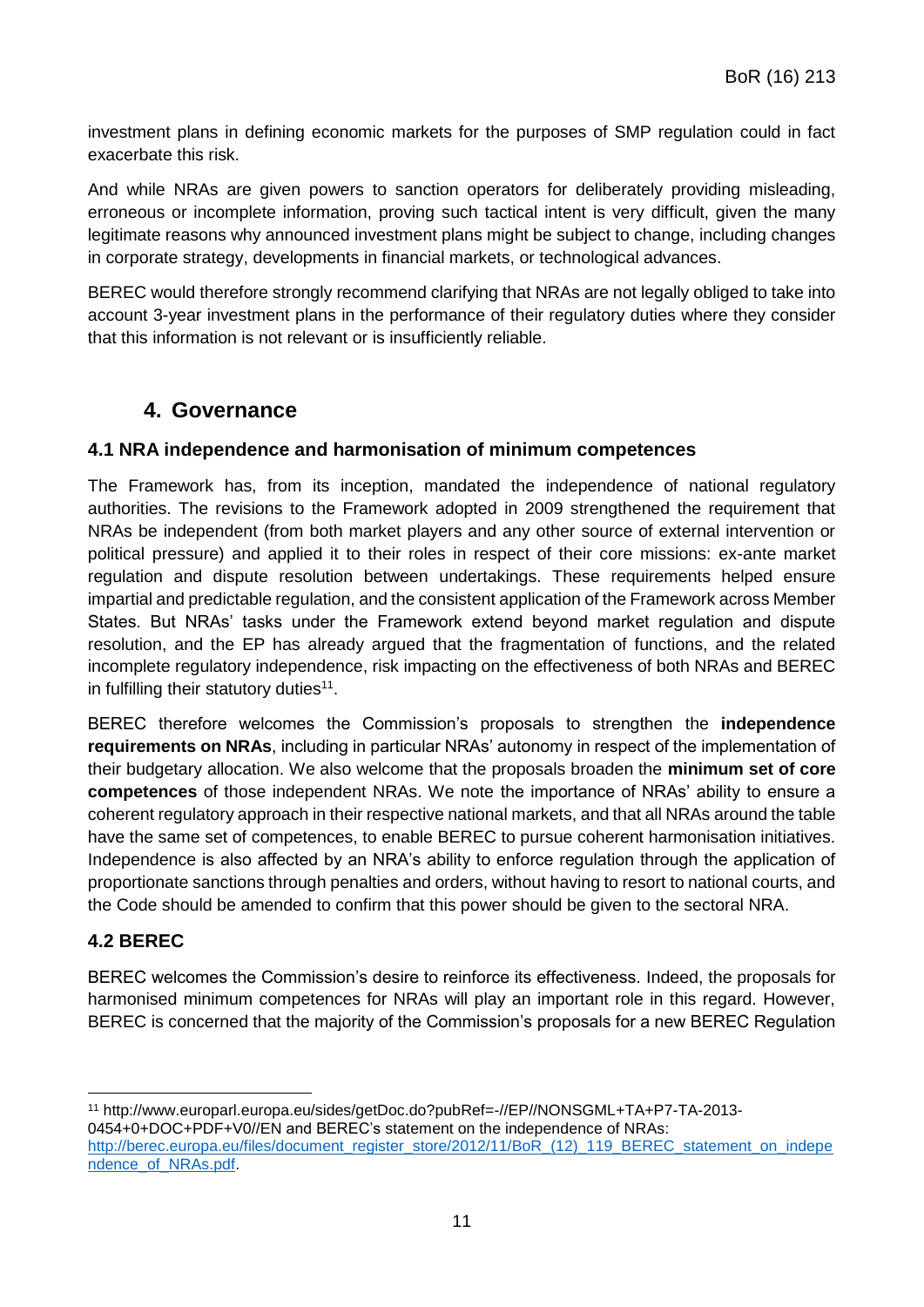will undermine its independence and rootedness in national markets, the two central attributes behind BEREC's value-added to the European regulatory system.

**Independence** is central to BEREC's effectiveness and value-added, and it is critical that it be protected going forward.<sup>12</sup> As well as bringing together the collective expertise of its constituent members for the generation and convergence of regulatory practices, BEREC has an important advisory role to the European Institutions. But the governance rules for EU agencies set out in the Commission's proposals, based on the Common Approach, would undermine BEREC's independence from the Commission, e.g. via the Commission's role in the selection of BEREC's Executive Director (not drawn from NRAs), who would be its legal representative instead of BEREC's Chair (a serving NRA Head) and have a far-reaching role which would risk displacing the role of BEREC members themselves. The proposal that permanent staff of the EU agency (rather than NRA experts) chair BEREC's expert working groups would also potentially undermine BEREC's independence and result in a loss of practical know-how. A reduction in BEREC's independence vis à vis the Commission would undermine the positive effects of the proposals to increase the independence of NRAs.

Transforming BEREC into an EU agency would also undermine its main strength and distinguishing attribute, i.e. its **rootedness** in its constituent national regulators. The European Parliament recognised this in its resolution, noting that "the completion of the internal market is a continual process best served by improving regulation across individual national markets, and … the most robust and sustainable way to achieve this … is through the 'bottom-up' approach currently represented by BEREC".

Furthermore, while the Commission would like to make BEREC and its NRA members "more European", the proposals would have the contrary effect, side-lining NRAs at both the governing and working levels. For instance, the replacement of the current "Troika" system of annual chairmanships with 4-year terms, and the replacement of NRA experts with Agency staff as chairs of expert working groups would both mean that fewer NRAs would gain exposure to the front line of BEREC work.

We believe that replacing the current structure with an EU agency would slow rather than hasten the pace of NRA cooperation and the development and dissemination of harmonised best practices, and by extension the pursuit of the single market.

As well as being inconsistent with the conclusions and recommendations of the Commissionsponsored assessment<sup>13</sup> and the European Parliament's resolution<sup>14</sup>, the Commission's proposals do not build upon BEREC's strengths and assets, but rather purport to start from scratch and replace what has worked with an over-engineered, costly and bureaucratic structure which runs counter to Europe's broader "better regulation" agenda. In its December 2015 opinion<sup>15</sup>, BEREC identified a number of reforms that would increase its efficiency and release NRAs' resource for policy work (reducing the burden of administrative and bureaucratic tasks). For instance, management oversight of the existing EU agency in the BEREC system, the BEREC Office, currently consumes a

**<sup>.</sup>** <sup>12</sup> As the EP stated, "BEREC can only be effective if its independence from the Member States and the EU institutions is guaranteed", ibid, point E.

<sup>13</sup> 'Study on the evaluation of BEREC and the BEREC Office' by PwC (September 2012) [http://ec.europa.eu/information\\_society/newsroom/cf/dae/document.cfm?doc\\_id=1403](http://ec.europa.eu/information_society/newsroom/cf/dae/document.cfm?doc_id=1403)

<sup>14</sup> European Parliament resolution of 10 December 2013 containing its opinion on the evaluation report regarding BEREC and the Office (P7\_TA (2013)0536)

<sup>15</sup> See in particular page 66 of the Opinion.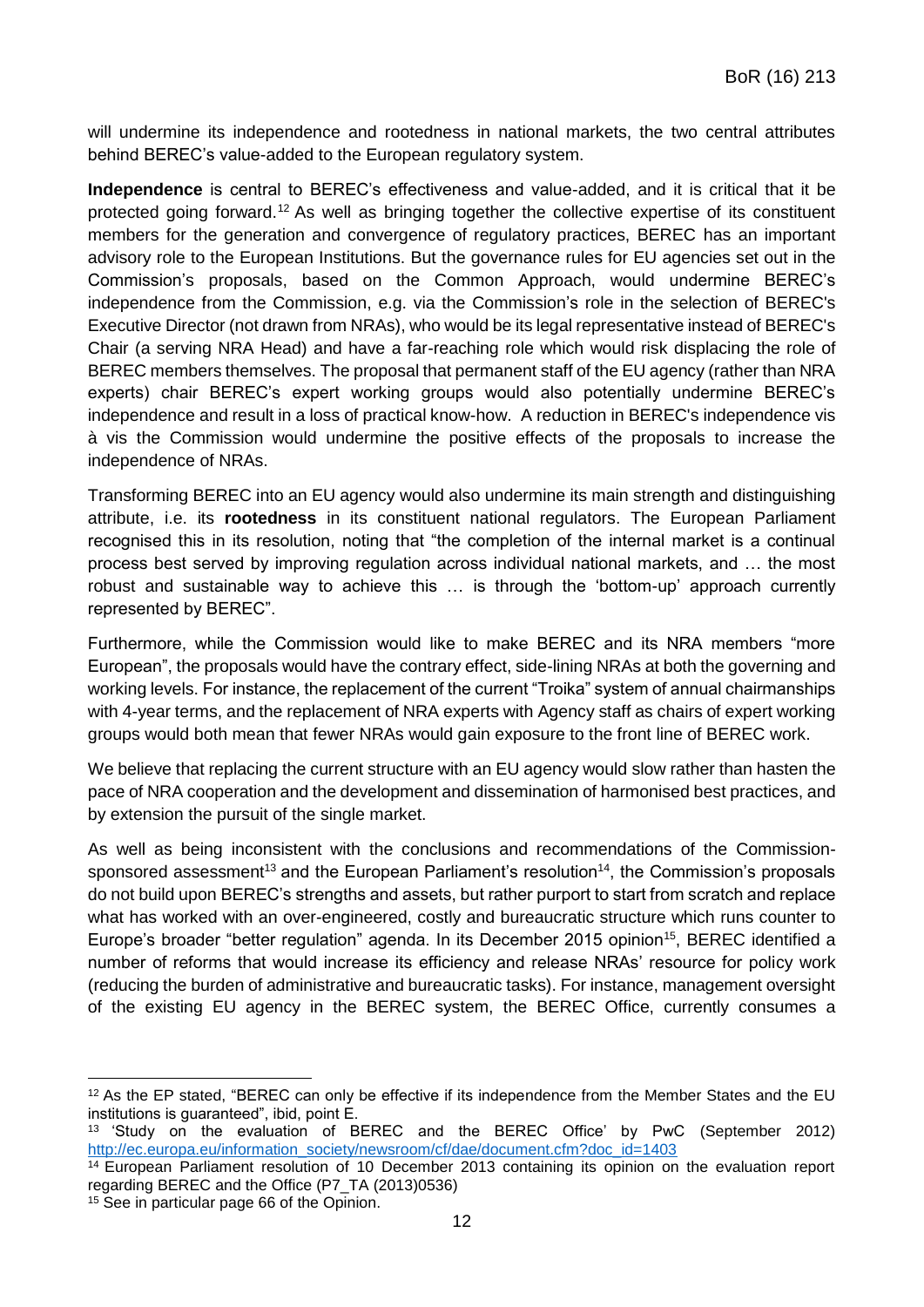substantial amount of NRAs' time and resources, and could be streamlined (rather than significantly expanded by virtue of the proposed transformation of BEREC into an EU agency).

Indeed, no compelling reason is given for **transforming BEREC into a decentralised EU agency**. The Common Approach, cited by the Commission as the justification for the change, only sets out what the European Parliament and Council would like EU agencies to look like, it does not require bodies such as BEREC to be converted into EU agencies. Indeed, the model of the EU decentralised agency is predominantly used for the outsourcing of Community tasks from the Commission; but BEREC's purpose is the pooling and development of national regulatory expertise, and the provision of advice to the EU institutions. There is no function currently sitting with the Commission that should sensibly be delegated to BEREC, and which would therefore justify the application of the Common Approach.

BEREC's recent experience (the BEREC Office, which provides professional and administrative support to BEREC, is an EU agency) has clearly demonstrated the cost and bureaucratic burden of compliance with the vast set of EU rules and regulations that apply to all EU agencies. To date that burden has been contained and managed within the BEREC Office, and BEREC would regret an extension of this bureaucracy and cost. The cost implications of the newly proposed BEREC would be significant, involving a substantial increase in permanent BEREC Office staff numbers, and thereby representing a substantial increase in the cost of EU telecoms regulation.

Furthermore, the few **binding powers** proposed to be entrusted to BEREC, on which the Commission relies to allegedly justify the need to convert the BEREC into an EU Agency, lack proper justification, making unclear the goal they would serve. Many of the proposed tasks do little more than create unnecessary administrative burdens for both undertakings and NRAs (e.g. the proposed notification process for general authorisations).

Lastly, even were these or other powers to take binding decisions to be warranted, this would not necessarily require BEREC to be converted into an EU agency. For instance, the recently created European Data Protection Board (EDPB) has binding decision-making powers and is not an EU agency.

#### **4.3 Regulatory harmonisation and the pursuit of the single market**

It is worth bearing in mind that the current ecosystem is based on a **balance between the Commission** (pursuing the vision of the single market), **the NRAs** (individually, and acting collectively **through BEREC**, critically bringing their knowledge drawn from the day-to-day regulation of their respective national markets, to ensure that the pursuit of single market works on the ground, in practice), and the BEREC Office (providing administrative and professional support to BEREC). BEREC has a strong track record in informing European single market initiatives to help maximise their effectiveness in practice, most recently in relation to the net neutrality guidelines and currently on the implementation of the international roaming provisions under the TSM Regulation.

The **advisory function** assigned to BEREC under the old Article 19 of the Framework Directive (now Article 38 of the draft Code) reflects these complementary roles. Under this provision, the Commission can issue recommendations on regulatory principles, approaches and methodologies, and, subject to taking account of BEREC's opinion, "upgrade" these recommendations into binding decisions.

This complementarity is also reflected in what has been described as the "co-regulatory" procedure for the scrutiny of national regulatory decisions under Article 7/7a of the current Framework Directive